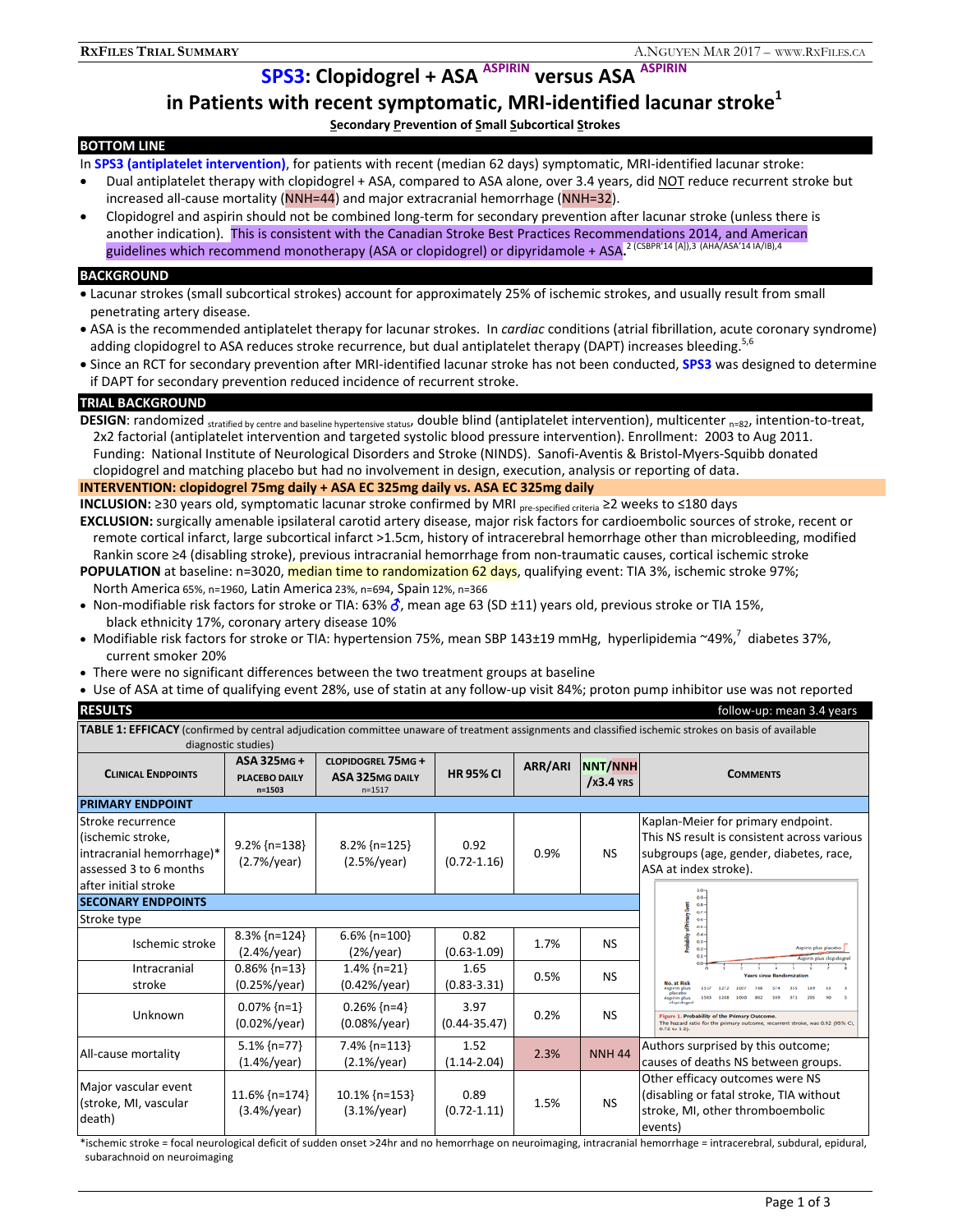| <b>RESULTS</b> continued<br>TABLE 2: SAFETY (confirmed by central adjudication committee unaware of treatment assignments and classified ischemic strokes on basis of available diagnostic |                                                  |                                                                  |                   |         | follow-up: mean 3.4 years |
|--------------------------------------------------------------------------------------------------------------------------------------------------------------------------------------------|--------------------------------------------------|------------------------------------------------------------------|-------------------|---------|---------------------------|
| studies)                                                                                                                                                                                   |                                                  |                                                                  |                   |         |                           |
| <b>CLINICAL ENDPOINTS</b>                                                                                                                                                                  | ASA 325MG+<br><b>PLACEBO DAILY</b><br>$n = 1503$ | <b>CLOPIDOGREL 75MG+</b><br><b>ASA 325MG DAILY</b><br>$n = 1517$ | <b>HR 95% CI</b>  | ARR/ARI | $NNT/NNH/x3.4$ YRS        |
| <b>SAFETY</b>                                                                                                                                                                              |                                                  |                                                                  |                   |         |                           |
| Major hemorrhage<br>(no definition provided)                                                                                                                                               | $3.7\%$ {n=56}<br>$(1.1\%/year)$                 | $6.9\%$ {n=105}<br>$(2.1\%/year)$                                | $1.97(1.41-2.77)$ | 3.2%    | <b>NNH 32</b>             |
| Intracranial hemorrhage                                                                                                                                                                    | $1.0\%$ {n=15}<br>$(0.28\%/yr)$                  | $1.5\%$ {n=22}<br>$(0.42\%/yr)$                                  | 1.52 (0.79-2.93)  | 0.5%    | <b>NS</b>                 |
| Major extracranial hemorrhage*                                                                                                                                                             | $2.8\%$ {n=42}<br>$(0.79\%/year)$                | $5.7\%$ {n=87}<br>$(1.7%)$ year)                                 | $2.15(1.49-3.11)$ | 2.9%    | <b>NNH 35</b>             |
| Gastrointestinal hemorrhage<br>(determined by local investigator)                                                                                                                          | $1.9\%$ {n=28}<br>$(0.52%$ /year)                | $3.8\%$ {n=28}<br>$(1.1\%/year)$                                 | $2.14(1.36-3.36)$ | 1.9%    | <b>NNH 53</b>             |

\*serious or life-threatening bleed requiring transfusion of RBC or surgery or resulting in permanent functional sequelae or death

The SPS3 antiplatelet intervention was terminated early after the  $2^{nd}$  planned interim analysis due to increase harm and minimal benefits.

For stroke recurrence, no significant interaction between the antiplatelet and blood pressure lowering intervention was found.

### **STRENGTHS, LIMITATIONS, & UNCERTAINTIES**

- **STRENGTHS:** This was a well-defined, homogeneous group of patients (lacunar stroke)
	- Sample size of 3000 was achieved
	- There was an event adjudication committee, blinded to treatment allocation, to confirm efficacy and safety outcomes
	- Interim analyses were preplanned
	- Average rate of adherence to assigned antiplatelet 94%
	- For stroke recurrence, no significant interaction between the antiplatelet and blood pressure lowering intervention was found

### LIMITATIONS: The period of time after a stroke is important, as the estimated risk of recurrent stroke is 11.5% at 7 days, 15% at one month, and 18.5% at 3 months after a minor stroke.<sup>8</sup> In SPS3, the earliest time antiplatelet therapy was initiated was 2weeks, with a median time to randomization of 62 days. This delay resulted in the enrollment of patients at lower risk of recurrent stroke, who

- are less likely to benefit.
	- The SPS3 antiplatelet intervention was terminated early due to increase harm and minimal benefits.
	- There was a high rate of discontinuation of antiplatelet therapy between the two groups (clopidogrel + ASA 30%, ASA 27%, p=0.02)

# lost to follow up, withdrew consent, centre closed  $13.3\%$ <sup>9</sup>

- 
- **UNCERTAINITIES:**  The rate of recurrent stroke in the comparator arm, ASA alone, was low (2.7%) thereby minimizing the difference between the two arms. The authors suggest whether high usage of statins (84%) or good blood pressure control contributed to this.
	- Was the dose of ASA EC325mg too high for combination therapy? It is 25mg when used with dipyridamole as part of **AGGRENOX**, thus minimizing benefit and increasing bleeding.
	- The subgroup analysis did not include all risk factors for stroke (missing previous stroke or TIA, hypertension, smoking, hyperlipidemia), so it is unknown what the hazard ratio for recurrent stroke is in these subgroups.
	- Would earlier treatment with antiplatelets, for a shorter duration be beneficial in lacunar strokes?
	- We await the results of an ongoing study called the Platelet-Oriented Inhibition in New TIA and Minor Ischemic Stroke (**POINT**) trial, which may provide guidance on earlier administration of dual antiplatelet therapy.
	- There were minor discrepancies between the patient baseline characteristic numbers & the two **SPS3** publications (i.e. antiplatelet and SBP results) (e.g. ischemic stroke as qualifying event 97% vs 99%). With a 2x2 factorial design, it is uncertain why there were differences, but the small differences likely did not impact results.

#### **RxFILES RELATED LINKS**

| • RxFiles DAPT & Triple Therapy newsletter & chart:                                                                                            |
|------------------------------------------------------------------------------------------------------------------------------------------------|
| http://www.rxfiles.ca/rxfiles/uploads/documents/DAPT%20and%20Triple%20Therapy%20Newsletter%20and%20Chart.pdf                                   |
| • Canadian Family Physician Journal – RxFiles article on DAPT post stroke: http://www.cfp.ca/content/62/8/640.full.pdf+html?sid=aa5c799f-c58e- |
| 4ca9-ad79-f96a3abe4367                                                                                                                         |
|                                                                                                                                                |

- · SPS3 Systolic Blood Pressure Trial Summary: http://www.rxfiles.ca/rxfiles/uploads/documents/SPS3%20SBP-Trial%20Summary.pdf
- **MATCH** Trial Summary: http://www.rxfiles.ca/rxfiles/uploads/documents/MATCH-Trial%20Summary.pdf
- **CHANCE** Trial Summary: http://www.rxfiles.ca/rxfiles/uploads/documents/CHANCE-Trial%20Summary.pdf

X =non-formulary in SK <sup>⊗</sup>=not covered by NIHB <del>=</del>=Exceptional Drug Status in SK &=male ASA EC=enteric coated acetylsalicylic acid DAPT=dual antiplatelet therapy **MI**=myocardial infarction **MRI**=magnetic resonance imaging **mRS**= modified Rankin score (scale 0-6) **NNH**=number need to harm **NS**=not significant **RCT**=randomized controlled trial **SBP**=systolic blood pressure **SD**=standard deviation

**ACKNOWLEDGEMENTS: Contributors & Reviews:** Lynette Kosar, Brent Jensen, Loren Regier, Caitlin Coons, Lin Wang, Behshad Vatanparast **Prepared By**: Anne Nguyen, PharmD

**DISCLAIMER:** The content of this newsletter represents the research, experience and opinions of the authors and not those of the Board or Administration of Saskatoon Health Region (SHR). Neither the authors nor Saskatoon Health Region nor any other party who has been involved in the preparation or publication of this work warrants or represents that the information contained herein is accurate or complete, and they are not responsible for any errors or omissions or for the result obtained from the use of such information. Any use of the newsletter will imply acknowledgment of this disclaimer and release any responsibility of SHR, its employees, servants or agents. Readers are encouraged to confirm the information contained herein with other sources. Additional information and references online at www.RxFiles.ca **Copyright 2017 – RxFiles, Saskatoon Health Region (SHR)**